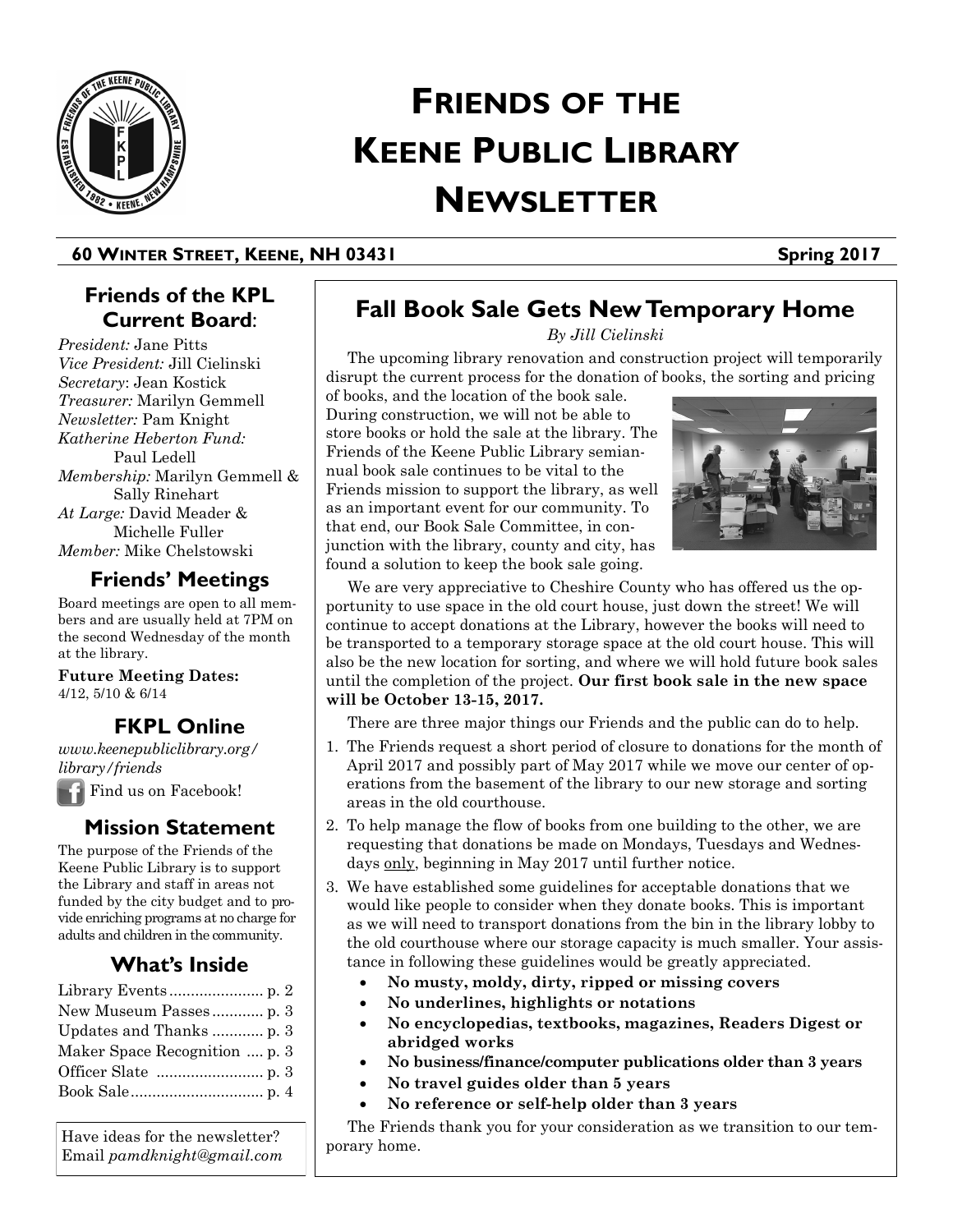# **Library Events Sponsored by the Friends\***

# **YOUTH PROGRAMS [Messy Art & Playful Building](javascript:jumpToDetails()**

*Mondays Apr 10, 17, 24 May 1, 8, 15 10-11 AM Kay Fox Room* Let's get messy! Messy art and

playful building allow children to experience water, paint, sand, and many other sensory



activities. The goal is to create an environment that helps develop fine motor skills, eye and hand coordination, and imagination. The program is geared for children aged 1-5 and their families.

## **[Google Science Maker Camp](javascript:jumpToDetails()**

*Tues-Fri Apr 18-21 10 AM-12 PM Auditorium*

Come participate in a great vacation week camp for children aged 10 or older. Try some themed activities, developed with the Exploratori-



um that will use Science Journal, and pique your curiosity. Science Journal is an app that will allow you to experiment and engage with your world using different onboard sensors in your Android phone (e.g., accelerometers, microphone), as well as compatible external sensors. We will provide five devices for use in the program, so registration each day is requested.

#### **[Maker Monday:](http://keenepubliclibrary.evanced.info/signup/EventDetails.aspx?EventId=12075&lib=) [LEGO® Free Play](javascript:jumpToDetails()**

*Mon May 15 3:30-5 PM Story Room* School-aged children are invited to come to the library and make their own LEGO® creations. In this free

play program, children will socialize while they use their imaginations.



We have a ton of LEGO bricks to build with and we'll take pictures of finished projects and share them with others to see. Activities are geared for school aged kids ages 5 and up.

# **YOUTH PROGRAMS, cont'd**

**[1...2...3... Play with Me!](javascript:jumpToDetails()**  *Tues May 23 10-11:15 AM Kay Fox Room*

#### **A Family Place Parent/Child Workshop**

Spend time together, play, make friends, and talk one-on-one with specialists on child development during this enjoyable five-week workshop. These fun learning times are for children 1 to 3 years and their parents and caregivers. Infant and preschool siblings may attend with a registered toddler.

# **TEEN PROGRAMS After School Movie Matinees**

*Wednesdays 3:30-6:00 PM Auditorium*

Apr 12 Moana Apr 19 Doctor Strange Apr 26 Storks May 3 Guardians of the Galaxy



May 10 Sing May 17 Fantastic Beasts and Where to Find Them May 24 Trolls

May 31 Monster Calls

#### **ADULT PROGRAMS [Board in the Library: Sentinels](javascript:jumpToDetails()  [of the Multiverse](javascript:jumpToDetails()**

*Mondays Apr 3, 10, 17 6:00-8:45 PM Green Room* A mad scientist holds the world hostage with his terrifying inventions. An alien warlord from a far away

galaxy brings his limitless army of bizarre minions to conquer the planet. A giant rampaging robot cuts a swath of destruction across the coast,



destroying major population centers. Join our team of heroes and answer the call to protect the multiverse from the forces of evil by playing this cooperative, fixed-deck card game with a comic book flavor. No prior experience with the game is necessary; we will teach you all the rules.

# **[Free Lincoln Center Local](javascript:jumpToDetails()  [Film Screenings](javascript:jumpToDetails()  ADULT PROGRAMS, cont'd**

Lincoln Center Local partners with your local library to offer exclusive free screenings of Lincoln Center's finest performances.

#### **[American Songbook Jason Isbell:](javascript:jumpToDetails()  [Moving Forward](javascript:jumpToDetails()**

*Mon Apr 10 2-3 PM Auditorium* A native of Muscle Shoals, Alabama, he and his band are creating a sound that stays true to his roots and cuts close to the bone.

#### **[A Memorial Concert for Pete and](javascript:jumpToDetails()  [Toshi Seeger](javascript:jumpToDetails()**

*Sat Apr 15 2-3 PM Auditorium* An all-star line-up of family and friends gathers to remember these leaders in folk music and activism. **[Sweeney Todd: The Demon Barber](javascript:jumpToDetails()** 

# **[of Fleet Street](javascript:jumpToDetails()**

*Mon May 5 2-3 PM Auditorium* Murder, mayhem, and revenge... Stephen Sondheim's musical masterpiece returns to life in a bold new performance by The New York Philharmonic. Viewer discretion advised.

#### **[Danny Elfman's Music From The](javascript:jumpToDetails()  [Films Of Tim Burton](javascript:jumpToDetails()**

*Sat May 20 2-3 PM Auditorium* This performance includes music from Batman, Beetlejuice, Edward Scissorhands, and Tim Burton's Nightmare Before Christmas.

#### **[Saturday Stress Buster](javascript:jumpToDetails()  [Coloring and Puzzle Party](javascript:jumpToDetails()**

*Sat Apr 29 1-3 PM Trustees Room* Bring a buddy, colors, and coloring books to this monthly weekend coloring gathering. We will provide coloring pages, colored pencils, and crayons as well as a jigsaw puzzle.

#### **Blockbuster Film Series**

*Wednesdays 7-9 PM Auditorium* Apr 12 Hidden Figures Apr 19 Passengers Apr 26 Collateral Beauty May 3 Rogue One May 10 Dog's Purpose May 17 El Jeremias May 24 Priceless May 31 La La Land



\*This is just a sampling of library events sponsored by the Friends. The Calendar of Events on the library website has a complete listing.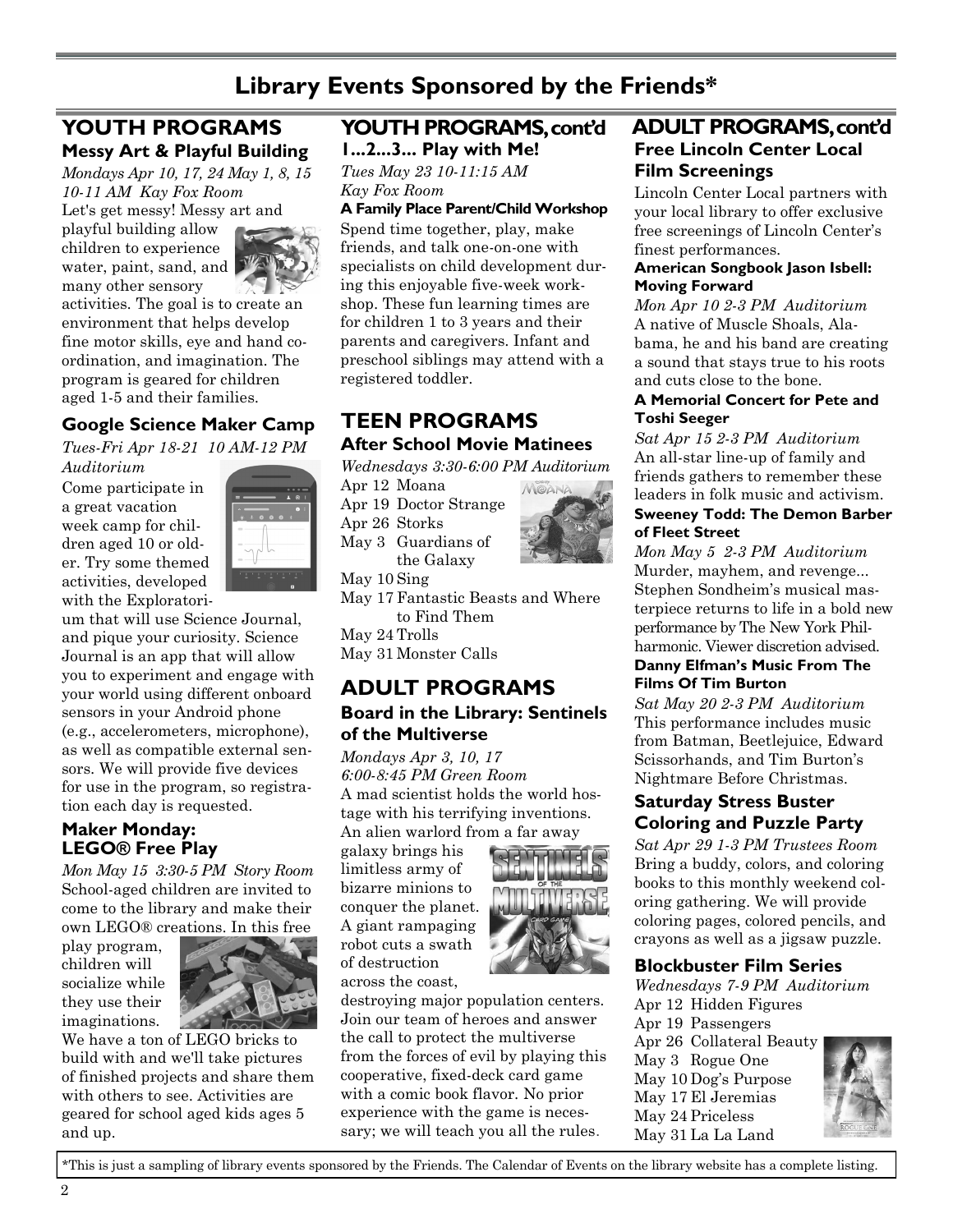# **New Museum Passes to The Fells Historic Estate & Gardens**

At the request of a library patron, we have just obtained passes to The Fells Historic Estate & Gardens. Named

after the Scottish word for rocky upland pastures, The Fells is situated on a nearly 1,000-acre hillside overlooking scenic Lake Sunapee on Route 103A in Newbury, New Hampshire. It is the former lakeside summer home of American writer and diplomat John M. Hay (1838-1905).

 The Fells is one of New England's finest examples of an early 20th-century summer estate. Guests may hike the scenic trails and stroll the gardens; go on a historic guided tour of the 22-room Colonial Revival home; see new art and sculpture exhibits; visit the Fairy Village; and enjoy the views of lake and mountain from the Veranda. The Fells is listed on the National Register of Historic Places and is a preservation project of The Garden Conservancy.



 Historic guided tours of the gardens are conducted once daily at 11 AM, Wednesday through Sunday, mid-June through mid-August. The gardens are open during regular hours year-round for self-guided tours and leisurely strolls. The passes, available at the library circulation desk, include two daily family admission passes to The Fells for each day of the week. Each pass admits up to 2 adults and accompanying children under age 18 to The Fells Main House and grounds. For more information, call (603)763-4789, or visit their website: *www.thefells.org*.

#### **Armies of Volunteers and Philanthropists: Updates & Thank You**

*By Jane Pitts*

 It is no secret that we have an exceptional library here in Keene, but somewhat less discernable is the remarkable voluntarism and philanthropy that exist behind the scenes in support of the fundraising efforts for additional programming, materials, and learning space that fall outside of the City's budget capacity.

 One of these efforts is the Friends' Book Sales. These past eight months, the Friends have been fortunate to have a small army of volunteers come to sort and price book donations on a regular monthly basis to help us prepare for our two biggest fundraisers. This lively group has been dedicated, reliable, and has grown as new friends have been invited to join the effort. As we approach our April sale and our move to the new temporary courthouse space, this group has stepped up their efforts and I wish to take this opportunity to thank them heartily for giving their time to support the library in this most helpful of ways.

 Another such effort is the small army of volunteers who have been hard at work working on the capital campaign to raise funds for the library expansion and renovation. Thanks to their tireless efforts and the philanthropy of this community, I am happy to report that we have achieved 86% of our 5 million dollar goal. Certainly an encouraging indicator of support, but the campaign is far from over. You are likely hearing more about the dollar-fordollar match I wrote about last month; in the newspaper, online, and over the radio. With the match, the library *only needs \$300,000* more to reach the final goal. Plans to begin construction this summer have made the work of this special group critical to the success of the project, so please give generously. I also take this opportunity to thank this steadfast group and all donors for their unwavering commitment to the vision for our future library space.

 Sometimes it takes a village; in this case we are fortunate to have our armies!

#### **FKPL Recognized as Maker Corps Host Site**

 We are excited to announce that the Maker Education Initiative has selected the Keene Public Library as a Maker Corps host site for 2017. The Library has been a Maker Corps site since 2014, but this year for the first time -- in addition to waiving the \$1,500 membership fee -- the Library has received an additional \$5,000 to support funding of summer Maker Corps interns.

 The announcement letter stated the reason for the award is that: "Your program is innovative, engaging, and inspiring. In addition, it is evident that you have an enthusiastic team that is dedicated to making this program a success. We believe your program will make a difference for many diverse youth and families in your community and that your site will become a hub of enthusiastic maker advocates for years to come."

#### **Friends of the Library Slate of Officers**

The Friends of the Keene Public Library will present the following officers for election at its annual meeting on **Wednesday, May 10, 2017**. All members of the Friends of the KPL are invited to attend this meeting.

President: Jill Cielinski Vice President: Pam Knight

Secretary:

Treasurer: Marilyn Gemmell

Heberton Funds Chair: Paul Ledell

Membership: Marilyn Gemmell & Sally Rinehart

At Large: David Meader, Mike Chelstowski & Michelle Fuller